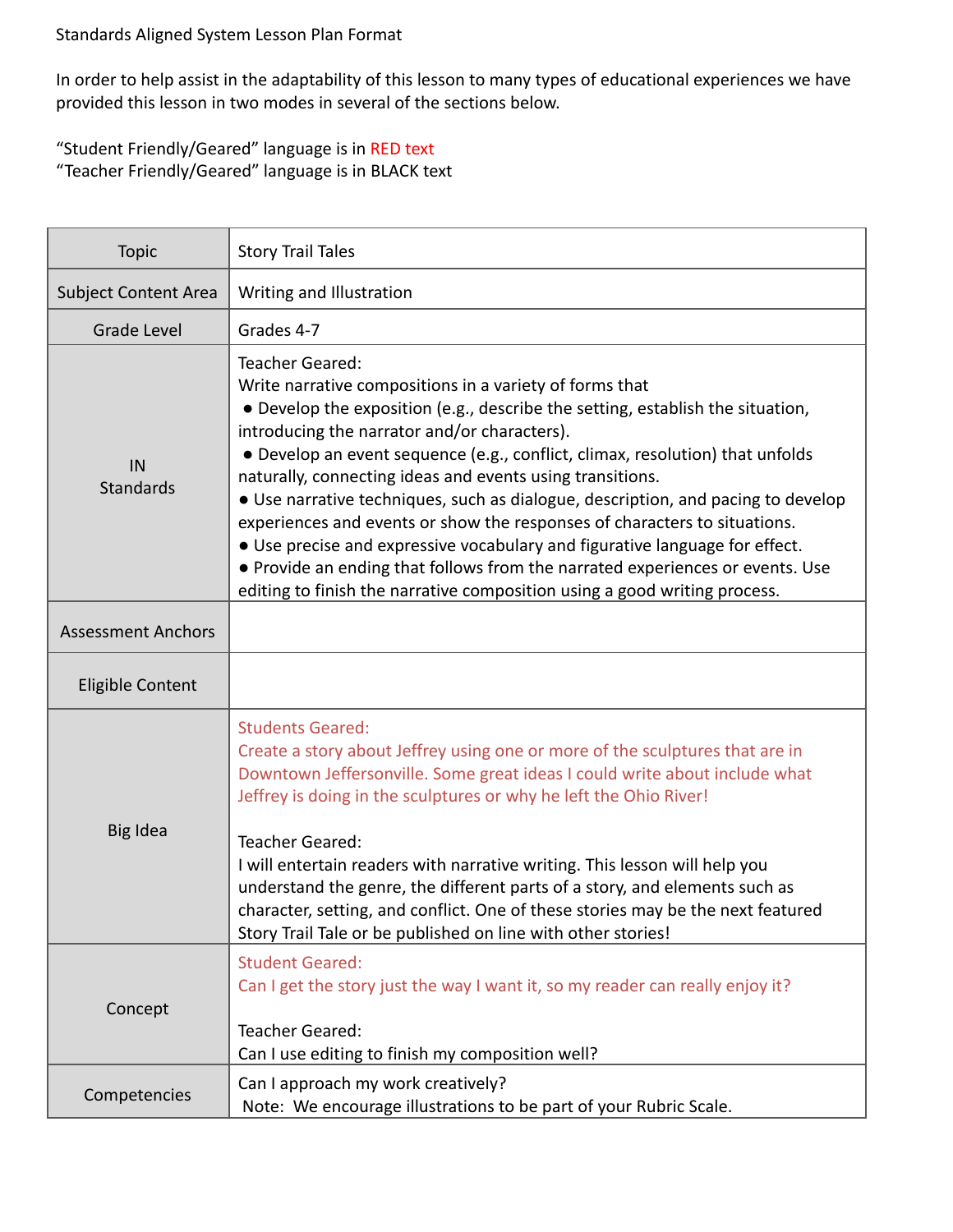| Objectives                         | <b>Student Geared:</b><br>I will write a "Story Tale" that gives the WHO, WHAT, WHERE, and WHY about<br>Jeffrey.<br>I will entertain readers with my creative writing.<br>I will use all my senses to support my story: smell, touch, taste, hearing & sight.<br>I will put together the different parts of a story, and elements such as character,<br>setting, and conflict.<br>I may choose to add artwork to my story.<br><b>Teacher Geared:</b><br>I will engage in creative writing by writing a Story Tale.<br>I will write using an introduction, action and conclusion.<br>I will be able to describe the main parts of my story's plot.<br>I will demonstrate an understanding of the terms of writing.<br>I may choose to Illustrate my story. |
|------------------------------------|-----------------------------------------------------------------------------------------------------------------------------------------------------------------------------------------------------------------------------------------------------------------------------------------------------------------------------------------------------------------------------------------------------------------------------------------------------------------------------------------------------------------------------------------------------------------------------------------------------------------------------------------------------------------------------------------------------------------------------------------------------------|
| <b>Essential Question</b>          | How will I write a Story Tale that's one of my best?<br>Will I remember to use the outlines of the guidelines?                                                                                                                                                                                                                                                                                                                                                                                                                                                                                                                                                                                                                                            |
| <b>Duration</b>                    | Check on-line for deadlines                                                                                                                                                                                                                                                                                                                                                                                                                                                                                                                                                                                                                                                                                                                               |
| Vocabulary                         | <b>Narrative</b><br>Creativity<br>Character<br>Setting<br>Theme<br>Conclusion<br>Introduction<br>Illustration<br>Plot<br>Resolution<br>Conflict<br>Dialogue<br><b>Rising Action</b>                                                                                                                                                                                                                                                                                                                                                                                                                                                                                                                                                                       |
| <b>Materials</b>                   | Your tablet and possibly paper, pencil and some various art supplies for<br>Illustration. You may use the attached worksheets to advance knowledge.                                                                                                                                                                                                                                                                                                                                                                                                                                                                                                                                                                                                       |
| Instructional<br><b>Strategies</b> | I will:<br>review the attached resources<br>learn the fundamental vocabulary of writing a story<br>work to create a Story Tale<br>go through the editing process to finalize my Story.                                                                                                                                                                                                                                                                                                                                                                                                                                                                                                                                                                    |
| Instructional<br>Procedures        | Suggested Rubric:<br>Elements of a creative narrative (Character development, story line, conclusion)<br><b>Consider Illustration</b><br>Edit, check spelling and "polish" the story.<br>Submit Story for review and revision<br>Write a brief Intro. for my finished story that talks about where I found<br>inspiration                                                                                                                                                                                                                                                                                                                                                                                                                                 |